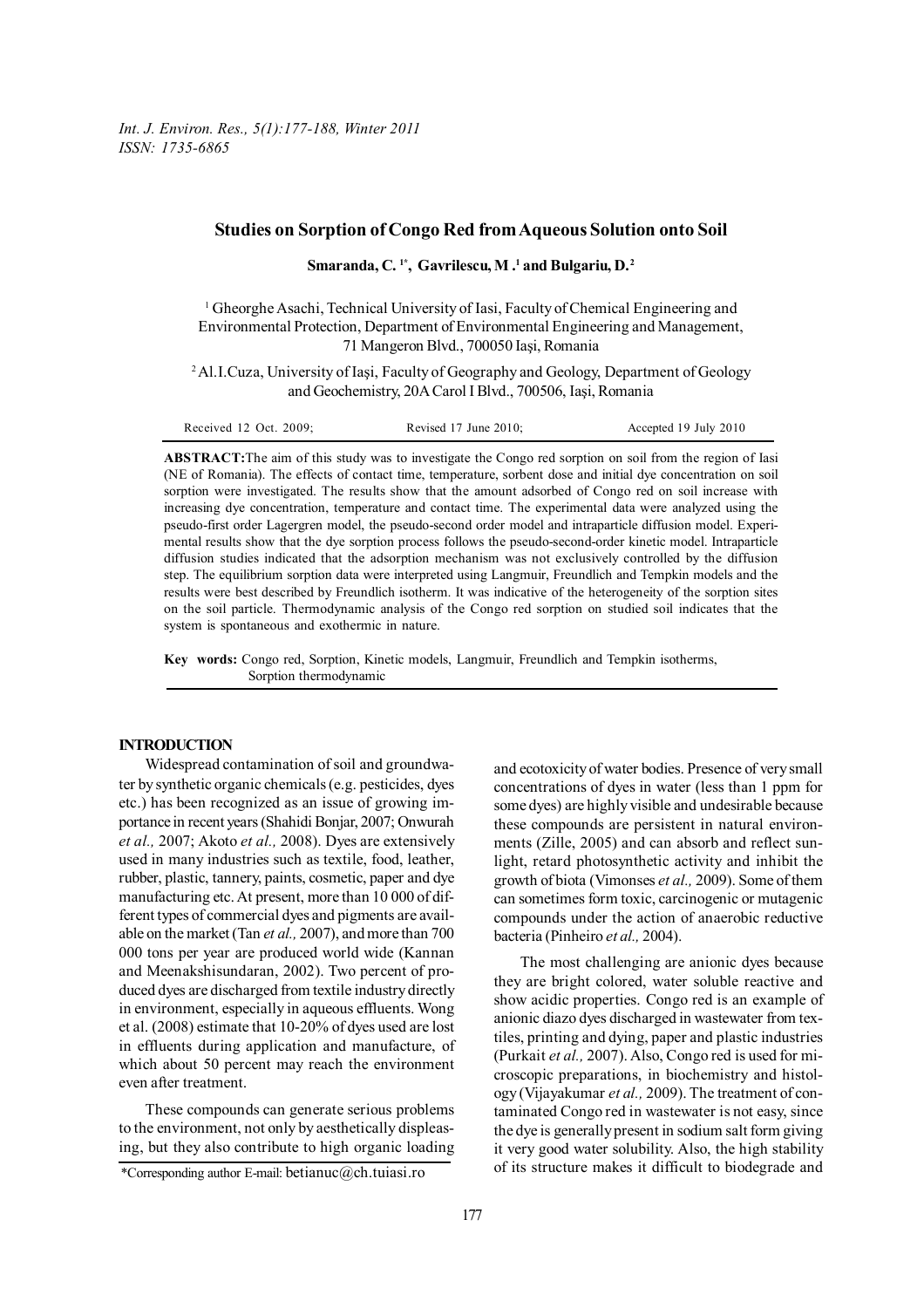photo degrades (Vimonses *et al.,* 2009). Due to its properties and because it has a very complex and stabile structure, Congo red can persist in environment (Gharbani *et al.,* 2008).

There are many studies concerning sorption of Congo red on various sorbents such as: rice husk (Han *et al.,* 2008), kaolin (Vimonses *et al.,* 2009), activated carbon (Kannan and Meenakshisundaram, 2002), seed coat (Oladoja and Akinlabi, 2009), mycelial biomass (Binupriya *et al.,* 2008), biogas waste slurry (Namasivayam and Yamuna, 2007), waste red mud (Namasivayam and Arasi, 1997), perlite (Vijayakumar *et al.,* 2009). On the other hand, many studies were performed using soils as sorbent for heavy metals sorption (Bradl, 2004; Covelo *et al.,* 2007; Anagu *et al.,* 2009; Yong *et al*., 2007), some with dyes sorption onto soils (Mon *et al.,* 2006; Miyamoto and Tram, 1979), but only a few deal with Congo red sorption on soil (Krishnasamy *et al.,* 2002; Vimonses *et al.,* 2009).

The aim of this study was to investigate the sorption of Congo red from aqueous solution onto soil in batch system, in order to quantify the quantities that could be sorbed in soil in different experimental conditions. This information is useful for analyzing the bioavailability in soil as well as to establish the best way to remediate soils contaminated with Congo red.

#### **MATERIALS & METHODS**

The soil samples were collected from the region of Iasi (Romania) from the depth 0-25 cm. The soils were classified as cambic chernozem upon Romanian System of Soil Taxonomy (SRTS-2003). The collected soil was silty clay loam with a composition of 32 % clay, 62 % silt, 6 % sand and a content of organic matter of 3.37 %.

Soil samples were dried in an oven at 105°C for a period of 3 hours. After drying, the soil was milled for 30 minute at 800 rpm in order to obtain  $a \le 0.02$  mm size fraction. The soil pH natural value was 7.11, determined by a potentiometric method (soil: bidistilled water, 1/5 w/v; size fraction  $< 0.01$  mm; contact time  $-30$  minutes), using a multimeter Cornning Pinnacle Model 555. The redox potential was determined by direct method with a pair of platinum-calomel electrodes. Physical and chemical characteristics of soil are presented in Table 1.

Congo red was supplied by Sigma Aldrich and used as a model reactive dye in the present work (C.I. = 22120; molecular formula  $C_{32}H_{22}N_6Na_2O_6S_2$  and molecular weight of 696.66 g/mol, without further purification). The chemical structure of the dye molecule is shown in Fig. 1. Congo red (CR) or 1 naphthalenesulfonic acid, 3,32-(4,42-biphenylenebis

| Physical property              | Value                          |  |  |  |
|--------------------------------|--------------------------------|--|--|--|
| Deep (cm)                      | $0 - 25$                       |  |  |  |
| pH (in water)                  | 7.11                           |  |  |  |
| Particle size (mesh)           | 200                            |  |  |  |
| $E_h(mV)$                      | 535.21                         |  |  |  |
| CTSC                           | 25.63                          |  |  |  |
| Chemical compound              | Percentage by weight<br>$(\%)$ |  |  |  |
| SiO <sub>2</sub>               | 59.67                          |  |  |  |
| $Al_2O_3$                      | 20.63                          |  |  |  |
| Fe <sub>2</sub> O <sub>3</sub> | 1.17                           |  |  |  |
| TiO <sub>2</sub>               | 0.1                            |  |  |  |
| Na <sub>2</sub> O              | 2.25                           |  |  |  |
| $K_2O$                         | 3.41                           |  |  |  |
| MgO                            | 1.13                           |  |  |  |
| CaO                            | 4.84                           |  |  |  |
| $P_2O_5$                       | 0.19                           |  |  |  |
| SO <sub>3</sub>                | 0.21                           |  |  |  |
| CO <sub>2</sub>                |                                |  |  |  |
| Cd <sup>x</sup>                | 2.94<br>0.06                   |  |  |  |
| $Cr^{x*}$                      | 6.44                           |  |  |  |
| $Pb^x$                         | 10.59                          |  |  |  |
| $As^x$                         | 0.83                           |  |  |  |
| $\text{Zn}^{\text{x}}$         | 57.55                          |  |  |  |
| Cu <sup>x</sup>                | 20.15                          |  |  |  |

**Table 1. Physical and chemical characteristics of soil**

 $E_{h}$  – redox potential (mV).

 $Mn^x$ 

**CTSC – total cation exchange capacity (milligram equivalents/100 g soil)**

72.03

**\* Total concentration.**

 $x$  The values measured as  $\mu$ g /g.

(azo)) bis (4-amino-) disodium salt is a benzidine-based anionic diazo dye prepared by coupling tetrazotised benzidine with two molecules of napthionic acid (Purkait *et al.,* 2007; Vimonses *et al.,* 2009). Congo red has two sulphonate groups, which have negative charges in aqueous solution (Binupriya *et al.,* 2007).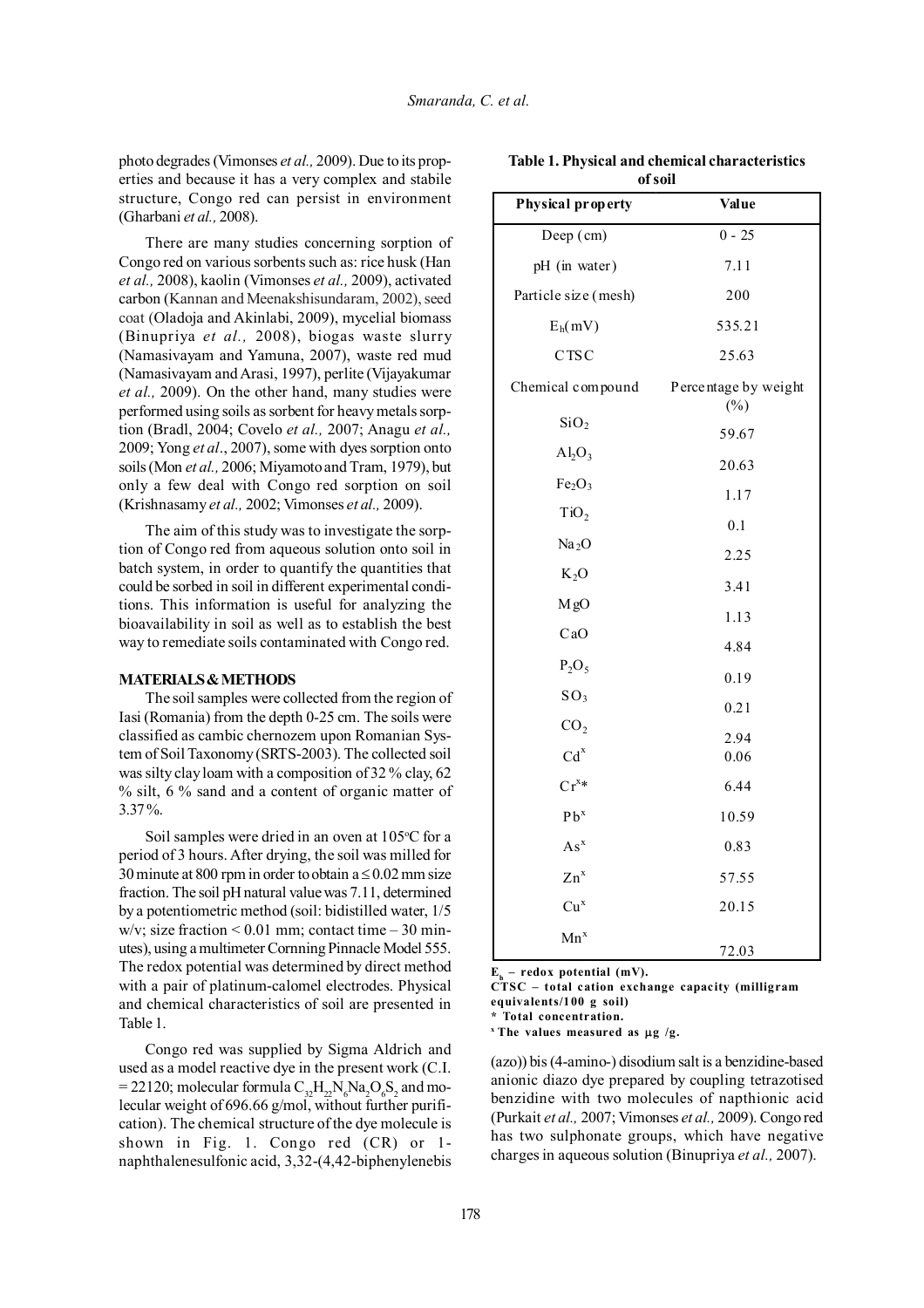

**Fig. 1. The molecular structure of the Congo Red**

The sorption experiments were carried out in batch mode. A stock solution of Congo red (1000 mg/L) was prepared by dissolving 1g of the dye in distilled water. The experimental dye solutions with different concentration were obtained by diluting the stock solution. For the kinetic study, 20 mg/L, 50mg/L and 100 mg/L dye solutions and natural pH of solution, were stirred together with 2.5 g of soil at 30 °C for predetermined intervals of time. Equilibrium studies involved fifty milliliters of Congo red solution with known initial concentration, ranging from 20 to 400 mg L"1 added to an accurately weighted mass of soil (2.5 g) in conical flasks and agitated in a thermostatic shaker (IKA KS 4000 IC Control, Germany) at 150 rpm and 30°C. The experiments were carried out for 24 hours to ensure that equilibrium was obtained. At the end of the sorption period, the dye solution was separated from the adsorbent by centrifugation at 6000 g for 20 minutes (Hettich EBA 20 Centrifuge, Germany). The supernatant was filtered through 0.45 µm filter (OlimPeak) and the dye concentration in the filtrate was determined by measuring absorbance at 497.5 nm (maximum absorbance) using a UV-VIS spectrophotometer (CamSpec M501, UK). The sorption studies were carried out at different temperature for determining the influence of temperature on process and to evaluate de thermodynamic parameters.

The amount of dye adsorbed on soil (*q* in mg/g) and efficiency of dye removed (*P*) were calculated using the relationships (1, 2):

$$
P\% = \frac{(C_i - C_e)}{C_i} \times 100
$$
 (1)

$$
q = \frac{(C_i - C_e)V}{m} \tag{2}
$$

## **RESULTS & DISCUSSION**

The effect of contact time and initial dye concentration on the sorption process was studied for three different concentrations of dye in solution: 20 mg/L,  $50 \text{ mg/L}$ , 100 mg/L. The results obtained at  $30^{\circ}$ C and

natural pH of solution is presented in Fig. 2. The amount of dye sorbed per unit of mass of soil (mg/g) enhances with contact time increasing and reached the equilibrium after 40 minutes. Very rapid sorption process was observed during the first two minutes, when the removal efficiency was about 63% (for 100 mg/L initial dye concentration in solution), and after ten minutes, a removal efficiency of about 91% was determined. Also, a rapid rate of sorption of Congo red on soil was reported by Krishnasamy et al. (2002).

The sorption capacity at equilibrium  $(q_e)$  increased from 0.92 mg/g to 2.23 mg /g with the increase of dye concentration from 20 to 100 mg/L. In addition, the percent of dye removal at equilibrium decreased when the dye concentration increased from 20 to 100 mg/L, probably as a result of the effect of increasing competition for active sites. It is evident that for lower initial concentration of dye the adsorption process is very fast, while for higher concentrations the available adsorption sites become fewer. Comparable results were obtained for sorption of Congo red on soil (Krishnasamy *et al.,* 2002), fly ash (Acemioglu, 2004), anilinepropylsilica xerogel (Pavan *et al.,* 2008) or on perlite (Vijayakumar *et al.,* 2009). Similar results were also reported by Tan *et al.,* (2007) for the classical sorption on activated carbon of methylene blue. Therefore, it is demonstrated that the sorption efficiency on soil of the dye depends on its concentration of the dye in solution and the contact time. The removal curves are distinct, smooth and continuous indicating monolayer coverage of soil surface by dye (Namasivayam and Arasi, 1997).



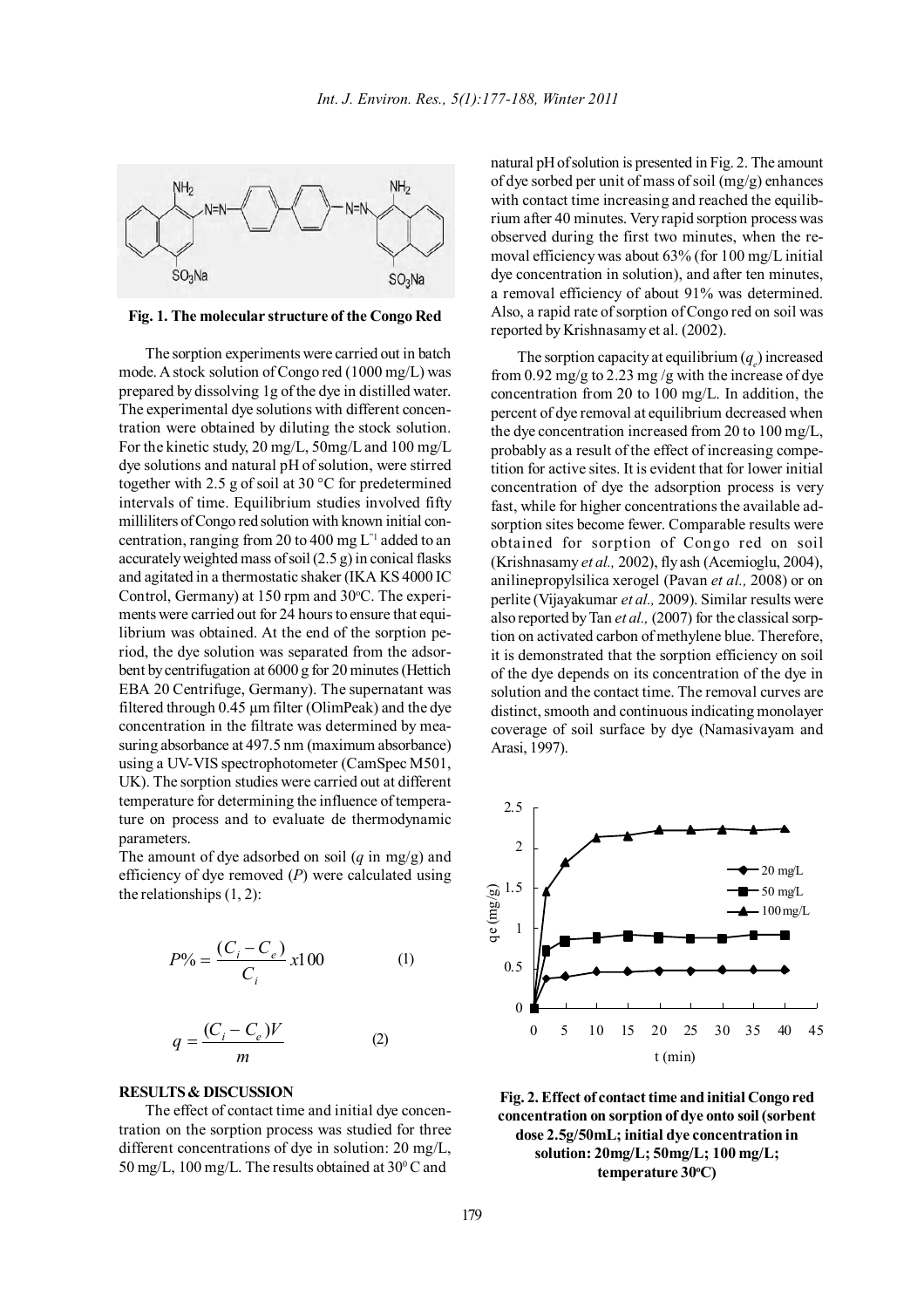The effect of sorbent dose on sorption process was studied by varying the sorbent dose from 0.1 to 10 g at a constant dye concentration (50 mg/L), temperature  $(30^{\circ}$ C) and constant pH=6.8-6.9. The results are presented in Fig. 3. The percent of dye removal increased with the sorbent dosage and this effect can be explained though an increase in sorption surface area of micro pores and the availability of sorption sites (Vimonses *et al.,* 2009). The increase of soil concentration caused a decline in the amount of Congo red sorbed at the equilibrium. The highest dye removal capacity was attained at 2.5 g, when 94 % of dye was sorbed on soil. The further increase of the sorbent dose did not make any important change concerning the sorption capacity. In this way, for all experiments 2.5 g adsorbent dose at 50 mL dye solution was found suitable.



**Fig. 3. Effect of adsorbent dosage on Congo red sorption on soil (adsorbent dose range 0.1-10 g/50mL; dye concentration 50mg/L; temperature 30o C).**

The effect of temperature on sorption capacity of soil was investigated at 30, 40, and  $50^{\circ}$  C, and the results are shown in Fig. 4. It can be observed that the amount of Congo red sorbed by soil rises with an increase of temperature from  $30^{\circ}$  C to  $50^{\circ}$  C. The amount of dye sorbed per unit of sorbent increases from 0.90 mg/g to  $0.94$  mg/g, indicating that the temperature raising facilitate very slow increase of soil sorption capacity. Probably, higher temperature has as effect a good mobility of dye molecules, which interact more effectively with adsorbent (Vijayakumar *et al.,* 2009). Increasing the temperature may produce a swelling effect of sorbent, and the large dye molecules further penetrate into pores. In addition, the sorption capacity should largely depend on the chemical interaction between the functional groups on the sorbent surface and the

sorbate, and should increase as the temperature rises. This can be explained by an increase in the diffusion rate of the sorbate into the pores (Annadurai *et al.,* 2008).

Similar results were reported on sorption studies of Congo red on activated carbon prepared from coir pith (Namasivayam and Kavitha, 2002), on calciumrich fly ash (Acemioðlu *et al.,* 2004), on perlite (Vijayakumar *et al.,* 2009), on organo-attapulgite (Chen and Zhao, 2009).

Sorption isotherms are very important because indicates how molecules of sorbate interact with sorbent surface. The sorption process is usually described by the Langmuir and the Freundlich isotherms. The Langmuir equation assumes that there is no interaction between the sorbate molecules and that the sorption is localized in a monolayer (Wong *et al.,* 2008). It is then assumed that once a dye molecule occupies a site, no further sorption can take place at that site. The linear form of Langmuir equation is expressed by Eq. (3):

$$
\frac{C_e}{q_e} = \frac{1}{Q_0 b} + \frac{C_e}{Q_0}
$$
 (3)

where  $C_e$  is the equilibrium concentration of dye solution (mg  $/L$ ),  $q_e$  is the amount of dye sorbed per unit mass of sorbent (mg/g),  $Q<sub>0</sub>$  is the monolayer sorption capacity of the sorbent (mg/g*)*, and *b* represents the Langmuir sorption constants (L/mg*)* and are related to the maxim monolayer sorption capacity and energy of sorption (Gupta *et al.,* 2007). The Langmuir constants can be determined from the linear plot of  $C_{\ell}$  $q_e$  versus  $C_e$ . The Langmuir isotherm for Congo red sorption on soil is presented in Fig. 5. Values of the  $Q_0$ and b were calculated from the slope and the intercept of the linear plots and are presented in Table 2.The essential characteristics of the Langmuir isotherm can be expressed by a dimensionless constant - separation factor  $R_{\textit{L}}$ . The separation factor or equilibrium parameter  $\bar{R}_L$  is described by Equation (4) (Namasivayam and Kavitha, 2002; Bulut *et al.,* 2008; Vimonses *et al.,* 2009):

$$
R_L = \frac{I}{I + bC_0} \tag{4}
$$

where *b* is the Langmuir constant and  $C_{\theta}$  is the initial dye concentration (mg/L). The value parameter indicates the shape of the isotherm and the nature of the adsorption process. If  $R_L > 1$  the process is unfavorable, favorable  $(0 \le R_L \le 1)$ , linear  $(R_L = 1)$  or irreversible  $(R<sub>L</sub> = 0)$ . The calculated  $R<sub>L</sub>$  values at different initial Congo red concentrations are presented in Fig. 6. The *RL* values were found to be between 0 and 1, indicating that adsorption of dye onto soil is favorable.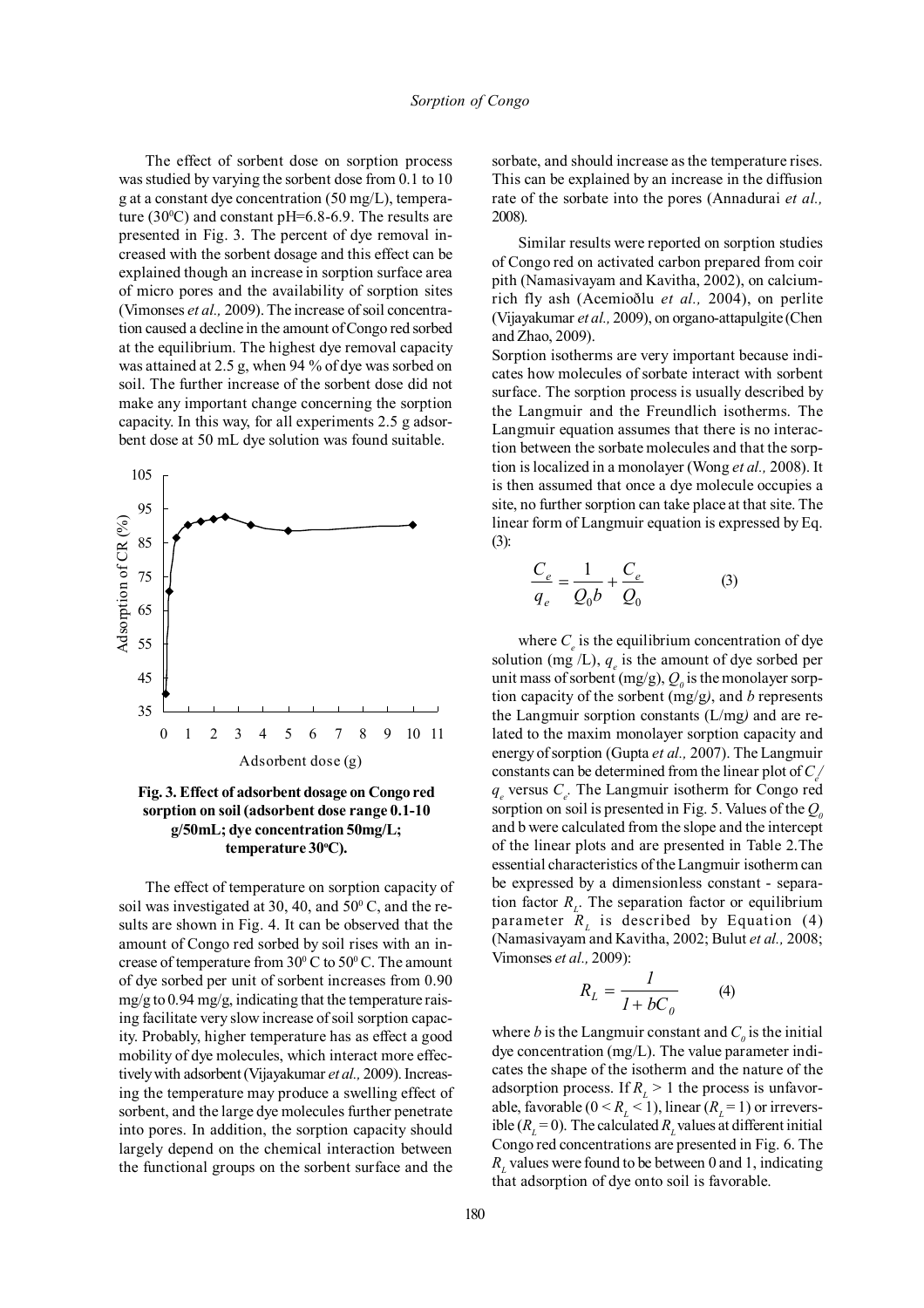

**Fig.4. Effect of temperature on Congo red sorption on soil (initial dye concentration 50 mg/L;**



**Fig. 6. Plot of separation factor**  $R_L$  **versus initial dye concentration**  $C_\rho$  **for Congo red sorption onto soil (temperature 300 C, adsorbent dose 2.5 g)**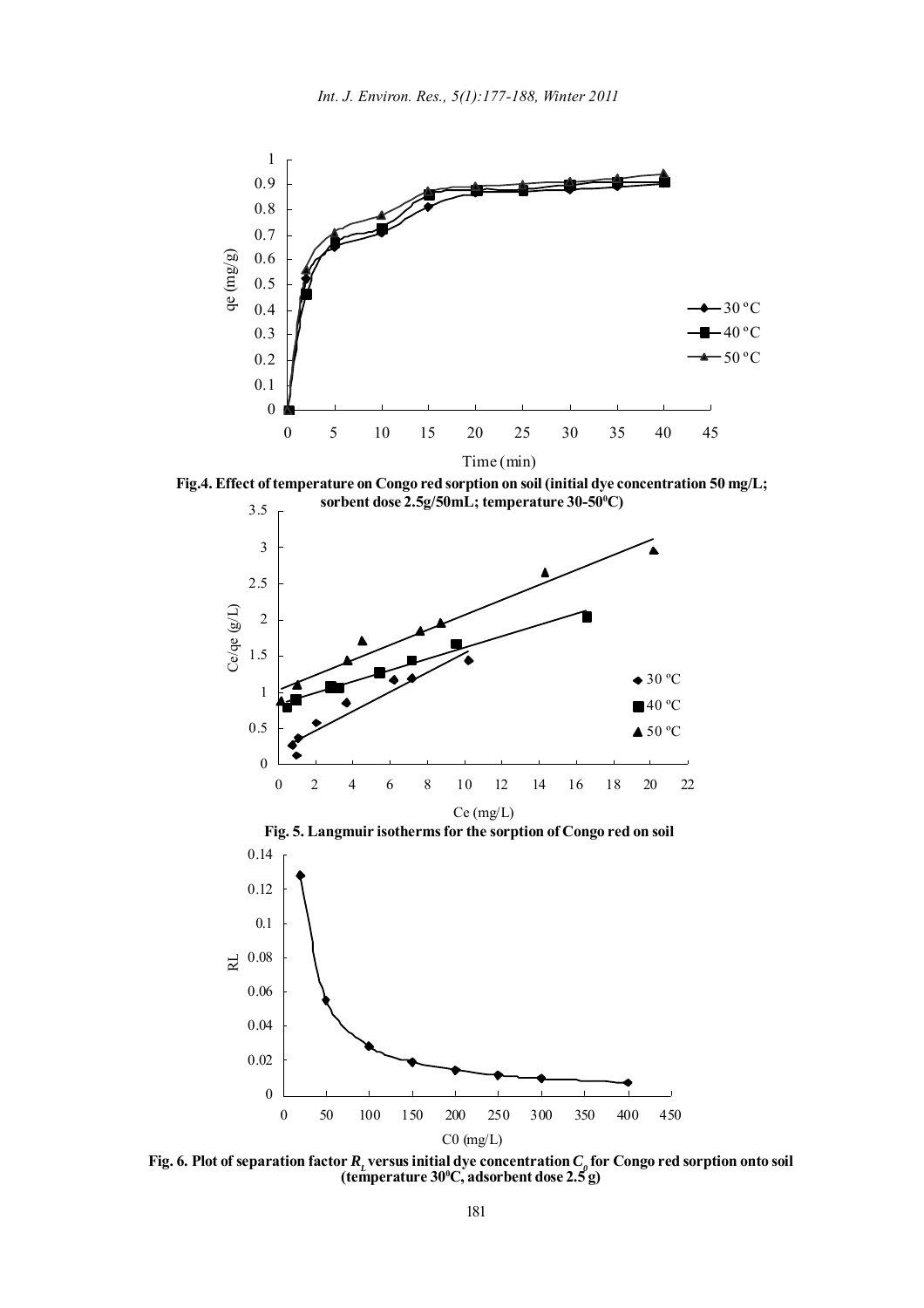The Freundlich sorption model was also applied for the sorption of Congo red on soil. The empirical equation can be written as (Equation 5):

$$
q_e = K_F C_e^{1/n} \tag{5}
$$

A linear form of the Freundlich expression can be obtained taking logarithms of Equation (5), resulting Equation  $(6)$ :

$$
\log q_e = \log K_F + \frac{1}{n} \log C_e \tag{6}
$$

where  $q_e$  is the amount of dye adsorbed at equilibrium time (mg/g),  $C_e$  is the concentration of dye solution at adsorption equilibrium (mg/L).  $K<sub>F</sub>$  (L/g) and *n* are the Freundlich adsorption isotherm constants witch indicate the capacity and intensity of the sorption process (Acemioglu, 2004) or surface heterogeneity (Gupta *et al.,* 2007). A plot of log  $q_e$  versus log  $C_e$  is given by Fig. 7, and the empirical constants  $K<sub>r</sub>$  and n were determined from the intercept and slope of the linear regression.

The isotherm constants and correlation coefficients were calculated and listed in Table 2. The values of n ranging from 1 to 10 indicated a good adsorption process. For the adsorption of Congo red onto soil, the *n* values were above 1for all temperature studied, therefore the adsorption is favorable. The values of  $K<sub>r</sub>$ and n determined from the model are increasing slightly with the increase of temperature (Han *et al.,* 2005).The Tempkin isotherm takes into accounts the effects of interaction of sorbate and sorbing species. The heat of sorption of all the molecules on the sorbent surface layer would decrease linearly with coverage due to sorbate–sorbate interactions. The Tempkin isotherm can be expressed in its linear form as Equation 7:

$$
q_e = B \ln A + B \ln C_e \tag{7}
$$

The parameter  $B$  can be calculated using Equation  $(8)$ :

$$
B = \frac{RT}{b} \tag{8}
$$

where  $A(L/g)$  is the Tempkin isotherm constant,  $b(J/$ mol) is a constant related to the heat of sorption, *R* is the gas constant (8.314 J/mol) and *T* is the absolute temperature (*K*). A plot of  $q_e$  versus ln  $C_e$  enables the determination of isotherm constants *A, B* from the slope and intercept (Han *et al.,* 2005).The values of the Tempkin constants and correlation coefficients are presented in Table 2 and the plot of this isotherm is shown in Fig. 8. The correlation coefficient values showed a good agreement with the experimental data.

| <b>l'emperatur</b> |                     | Langmuir isotherm |         |        | <b>Freundlich isotherm</b> |                  |       | Tempkin isotherm |                 |
|--------------------|---------------------|-------------------|---------|--------|----------------------------|------------------|-------|------------------|-----------------|
| $e(^0C)$           | $Q_{\theta}$ (mg/g) |                   | $R_L^2$ | $K_F$  | n                          | $R_{F}^{\prime}$ | А     |                  | $R\tilde{\tau}$ |
|                    |                     | (L/mg)            |         | (mg/g) |                            |                  |       |                  |                 |
| 30                 | 8.6505              | 0.3404            | 0.9557  | 1.022  | .251                       | 0.9759           | 0.096 | 3.140            | 0.9498          |
| 40                 | 12.953              | 0.0918            | 0.9789  | 1.081  | . 528                      | 0.9883           | 0.732 | . 937            | 0.9099          |
| 50                 | 9.7181              | 0 0997            | 0.9820  | 1.133  | .669                       | 0.9860           | 2.428 | .259             | 0.7805          |





Fig. 7. Freundlich isotherms for the adsorption of Congo red onto soil at 30, 40 and 50°C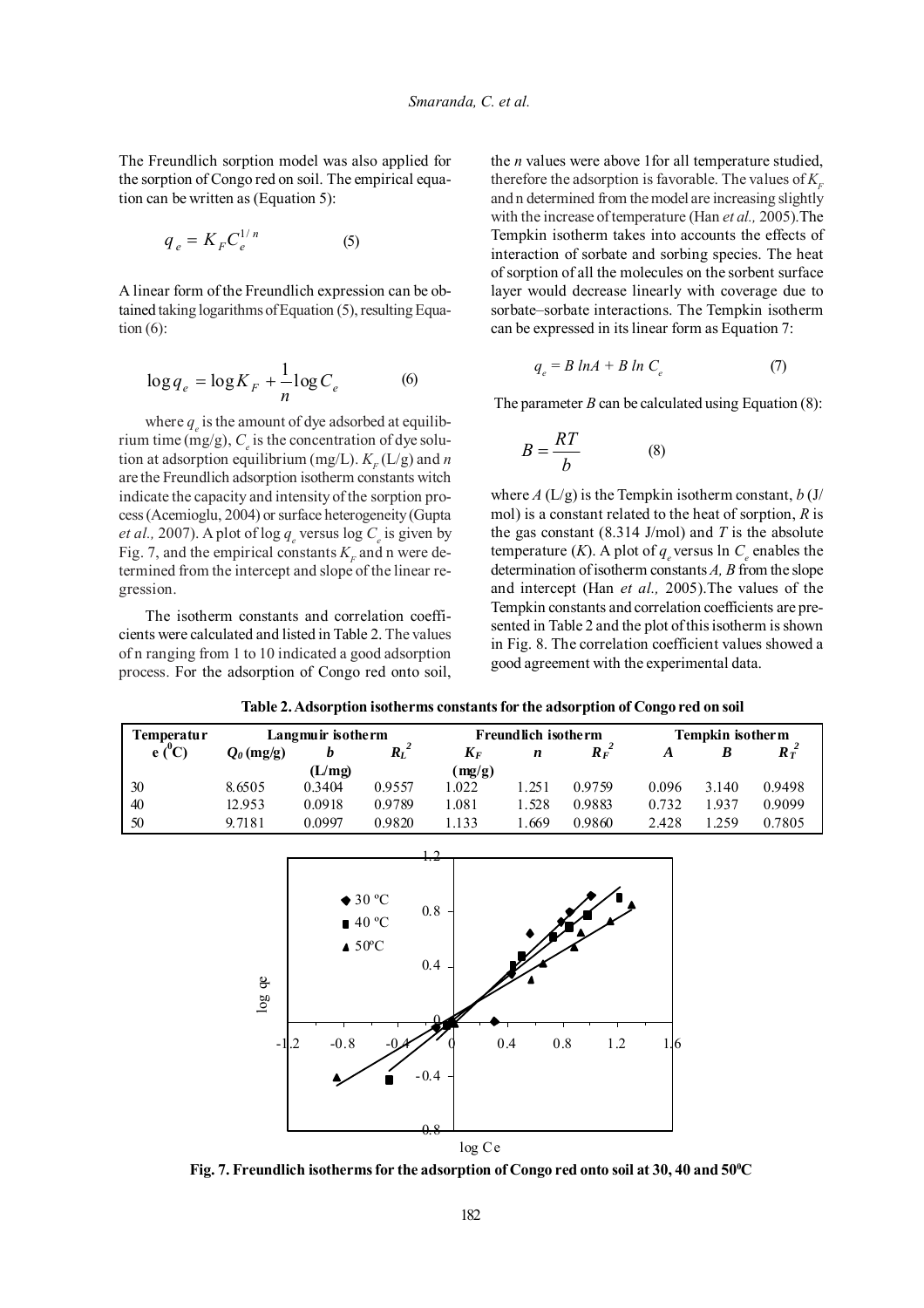

Fig. 8. Tempkin adsorption isotherm for Congo red onto soil at 30, 40 and 50 °C

By comparing the correlation coefficients  $R^2$  calculated to Langmuir, Freundlich and Tempkin isotherms can be deduced that the experimental equilibrium sorption data are well described by the Freundlich model, when the correlation coefficients were 0.9759, 0.9883 and  $0.9860$  at 30, 40 and  $50^{\circ}$ C, respectively. Also, the Langmuir isotherm fits the experimental data well. This result is in agreement with Qu et al. (2008), who reported a good correlation of Freundlich equation with experimental data obtained for the sorption Acid red 14 on soil.

The Freundlich isotherm assumes that there is a continuously varying energy of sorption as the most actively energetic sites are occupied first and the surface is continually occupied until the lowest energy sites are filled at the end of the process.

Sorption kinetics show large dependence on the physical and/or chemical characteristics of the sorbent material, and sorbate species which also influence the sorption mechanism. In order to examine the controlling mechanism of sorption processes such as mass transfer and chemical reaction, several models have been proposed: pseudo first-order kinetic, pseudo second-order and intraparticle diffusion kinetic (Ho and McKay, 1998). The pseudo-first-order kinetic model was suggested by Lagergren for the sorption of solid/liquid systems and its formula is given according to Equation (9):

$$
log(q_e - q_t) = log q_e - \frac{k_l}{2.303}t
$$
 (9)

where  $q_e$  and  $q_t$  (mg/g) are the amounts of Congo red sorbed at equilibrium and time *t* and  $k<sub>1</sub>$  (1/min) is the rate constant of the pseudo-first order adsorption. A plot of log  $(q_e - q_i)$  against *t* was made and values of  $k_i$ and  $q_e$  were obtained from the slope and intercept, respectively. The plot of  $log (q_{e} - q_{t})$  versus t gives a straight line for first order sorption kinetics and is presented in Fig. 9.

The pseudo-second-order equation proposed by Ho and Mackay (1999) is expressed in the following form (Equation 10):

$$
\frac{t}{q} = \frac{1}{k_2 q_e^2} + \frac{t}{q_e} \tag{10}
$$

where  $k_2$  (g/mg min) is the rate constant of pseudosecond order adsorption,  $q_e$  (mg/g) is the amount of dye adsorbed on soil at time *t*. *The pseudo second order rate constants can be de-termined by plotting*  $t/q$  *versus t, and k*, and  $q_{\text{e}}$  can be calculated from the slopes and intercepts. The constant  $k$ , can be used to calculate the initial sorption rate *h* using the equation (Maximova and Koumanova, 2007):

$$
h = k_2 q_e^2 \tag{11}
$$

where  $k_2$  is the rate constant of pseudo second order kinetics,  $q_e$  is the amount of dye adsorbed at equilibrium and at time *t*. The initial rate of sorption for 20, 50 and 100 mg/L are listed in Table 3. Comparing these kinetic parameters can be observed that the initial sorption rate is increasing with the increase of the initial dye concentration.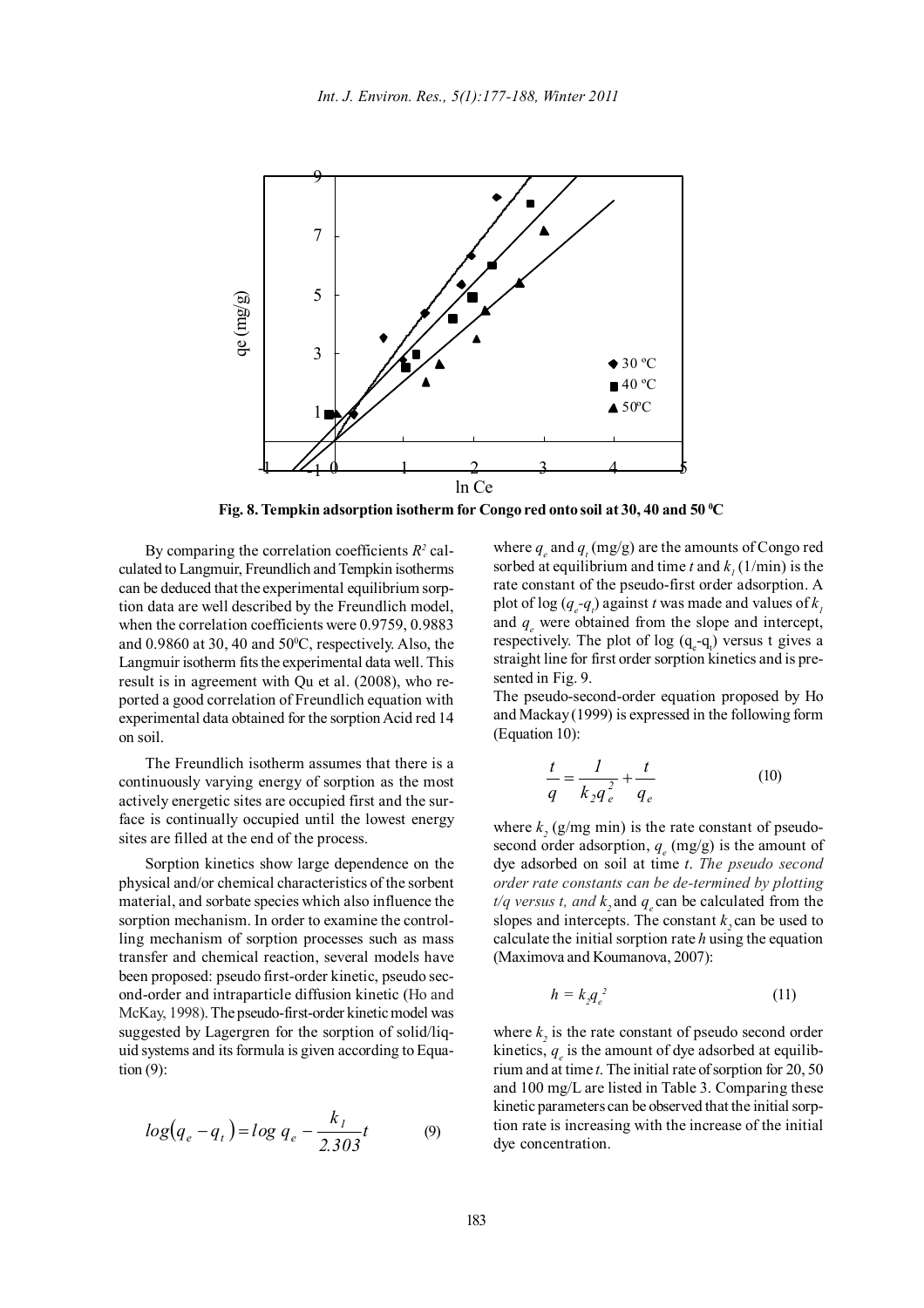*Sorption of Congo*



**Fig. 9. The pseudo first order kinetic for adsorption of Congo red on soil (dye concentration 20, 50, 100mg/L; adsorbent dose 2.5g/50mL; temperature 30 0 C)**



**Fig. 10. The pseudo second-order kinetics for adsorption of Congo red on soil (dye concentration 20, 50, 100 mg/L; adsorbent dose 2.5g/50mL; temperature 30 0 C)**

The plots of the linearized form of the pseudo-secondorder kinetic model for the adsorption of Congo red on soil are shown in Fig.10.

The sorption rate constant  $k_p$ ,  $k_2$  and  $q_e$  with correlation coefficients for the pseudo-first-order and pseudo-second-order models are presented in Table 3. With increasing dye concentration from 20 to 100 mg / L at 30<sup>°</sup>C, the rate constant of pseudo-first-order,  $k_1$ , increases from 0.1484 to 0.237 and the pseudo-second-order constant  $k_z$ , decreases from 2.4148 to  $0.4168$ (g/mg min). For pseudo-first order kinetic model, the values of calculated  $q_e$  increased with the initial concentration and did not have a good correlation with the experimental  $q_e$ .

The correlation coefficients  $(R<sup>2</sup>)$  obtained for the Lagergren model are relatively small. From the Table 3 it was observed that the correlation coefficients were found to be higher for pseudo second order model, in the range of 0.9982 to 0.9998. The higher values confirm that the sorption process follows a pseudo-second-order mechanism. The value of the equilibrium sorption capacity is very close to the value of the experimental sorption capacity, for an initial dye concentration of 100 mg/L the  $q_e$  calculated from the model is 0.9214 mg/g and the  $q_e$  experimental is 0.9213 mg/g. Therefore, the sorption can be approximated more appropriately by the pseudo-second-order kinetic model for the sorption of Congo red onto soil. Similar kinetic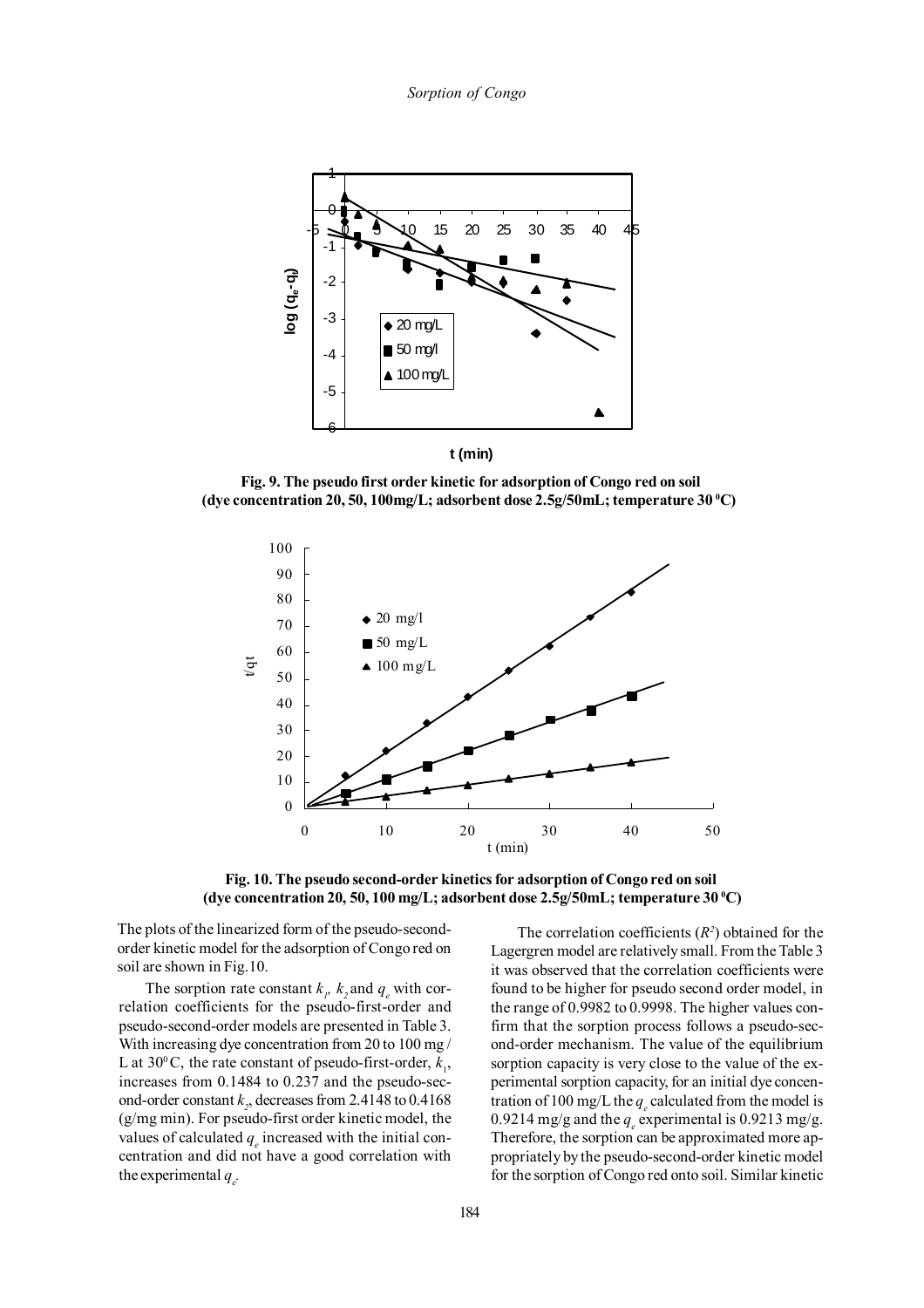| <b>Initial dye</b><br>concentration | Pseudo first order kinetic<br>model |                          | <b>Experimental</b><br>$q_e$ (mg/g) | Pseudo second order kinetic model |                                  |                  |                    |                    |
|-------------------------------------|-------------------------------------|--------------------------|-------------------------------------|-----------------------------------|----------------------------------|------------------|--------------------|--------------------|
| (mg/L)                              | k1<br>$\min^{-1}$                   | q <sub>e</sub><br>(mg/g) | $R^2$                               |                                   | $\mathbf{k}_2$<br>(g/mg)<br>min) | $q_e$<br>(mg/g)  | $\boldsymbol{R}^2$ | h<br>(mg/g<br>min) |
| 20<br>50                            | 0.1484<br>0.0774                    | 0.194<br>0.175           | 0.8663<br>0.6165                    | 0,47992<br>0,9213                 | 2.4148<br>1.9849                 | 0.4894<br>0.9214 | 0.9998<br>0.9982   | 0.5783<br>1.685    |
| 100                                 | 0.2371                              | 2.045                    | 0.7821                              | 2,23972                           | 0.4168                           | 2.3068           | 0.9996             | 2.2179             |

**Table 3. Sorption kinetic parameters for sorption of Congo red on soil**

results have also been reported for the adsorption of CR onto calcium-rich fly ash (Acemioglu, 2004), coir pith carbon (Namasivayam and Kavitha, 2002), clay (Vimonses *et al.,* 2009) and xerogel (Pavan *et al.,* 2008) The intra-particle diffusion model, proposed by Weber and Morris (Vimonses *et al.,* 2009), has been applied to identify diffusion mechanisms of adsorption process. The effect of intra-particle diffusion resistance on adsorption can be determined by the following relationship (eq. 12):

$$
q_t = k_{id}t^{1/2} + C \t\t(12)
$$

where  $q_i$  is the amount of dye adsorbed on soil at various times  $t$ ,  $k_{id}$  is the intraparticle diffusion rate constant (mg/g min<sup>1/2</sup>) and *C* is the intercept. The values of intercept (*C*) give information about the thickness of the boundary layer, i.e. the larger intercept the greater is the boundary layer effect (Kannan and Meenakshisundaram, 2002; Ayoob *et al.,* 2008).

According to this model, the plot of uptake,  $q_{\perp}$ versus the square root of time,  $t^{1/2}$  should be linear if intraparticle diffusion is involved in the sorption process and if these lines pass through the origin, then intraparticle diffusion is the rate controlling step (Lian *et al.,* 2009). If the line does not pass trough the origin, the process is very complex with more than one mechanism limiting the rate of sorption (Ayoob *et al.,* 2008). Usually, the plot  $q_t$  versus  $t^{1/2}$  presents a multi-linearity, which can be explained by the presence of two or more steps occur during the process (Lorenc-Grabowska and Gryglewicz, 2007). The first stage is associated with the external mass transfer or instantaneous sorption stage. The second stage illustrates the gradual sorption stage, when the intraparticle diffusion is the rate controlling of the phenomena. The third stage is the final equilibrium stage where the intraparticle diffusion starts to slow down due to the low sorbate concentration left in the solution (Noroozi *et al.,* 2007).

The plots for the intraparticle diffusion of Congo red on soil are not linear to the whole time range (fig. not shown), resulting that more than one process affects the dye sorption on soil. The sorption process tends to be followed by two phases. The initial curve portion between  $t = 2$  to 10 minutes could be due to intraparticle diffusion effects.

The intra-particle diffusion model constants are calculated and given in Table 4. The correlation coefficients  $(R<sup>2</sup>)$  for the intraparticle diffusion model present values ranging from 0.8913 to 0.9946, which are lower than the pseudo-second-order model, but it indicates that adsorption of Congo red on soil may be followed by an intraparticle diffusion model. Also, the intraparticle diffusion plots do not pass through the origin and C'"0, these indicated the presence of intraparticle diffusion process, but this is not the only rate controlling step and other mechanisms such as complexation or ion exchange play an important role in the process (Bulut *et al.,* 2008). Similar results were reported by Vadivelan and Kumar (2005) for methylene blue adsorption onto rice husk, Vijayakumar *et al.,* (2009) for Congo red adsorption by perlite.

For better understanding the effect of temperature on the sorption, it is important to study the thermodynamic parameters such as standard Gibbs free energy change  $\Delta G^0$ , standard enthalpy  $\Delta H^0$ , and standard entropy  $\Delta S^0$ . The Gibbs free energy change represents the fundamental criterion of spontaneity (Han *et al.,* 2005).

The Gibbs free energy of sorption by using equilibrium constant  $(K_c)$  is calculated from Equation (13):

$$
\Delta G^0 = \text{``RT}\ln K_c \tag{13}
$$

Standard enthalpy  $\Delta H^0$ , and standard entropy,  $\Delta S^0$ , of sorption can be estimated from van't Hoff equation given as Equation (14):

$$
\ln K_c = \frac{-\Delta H^0}{RT} + \frac{\Delta S^0}{R}
$$
 (14)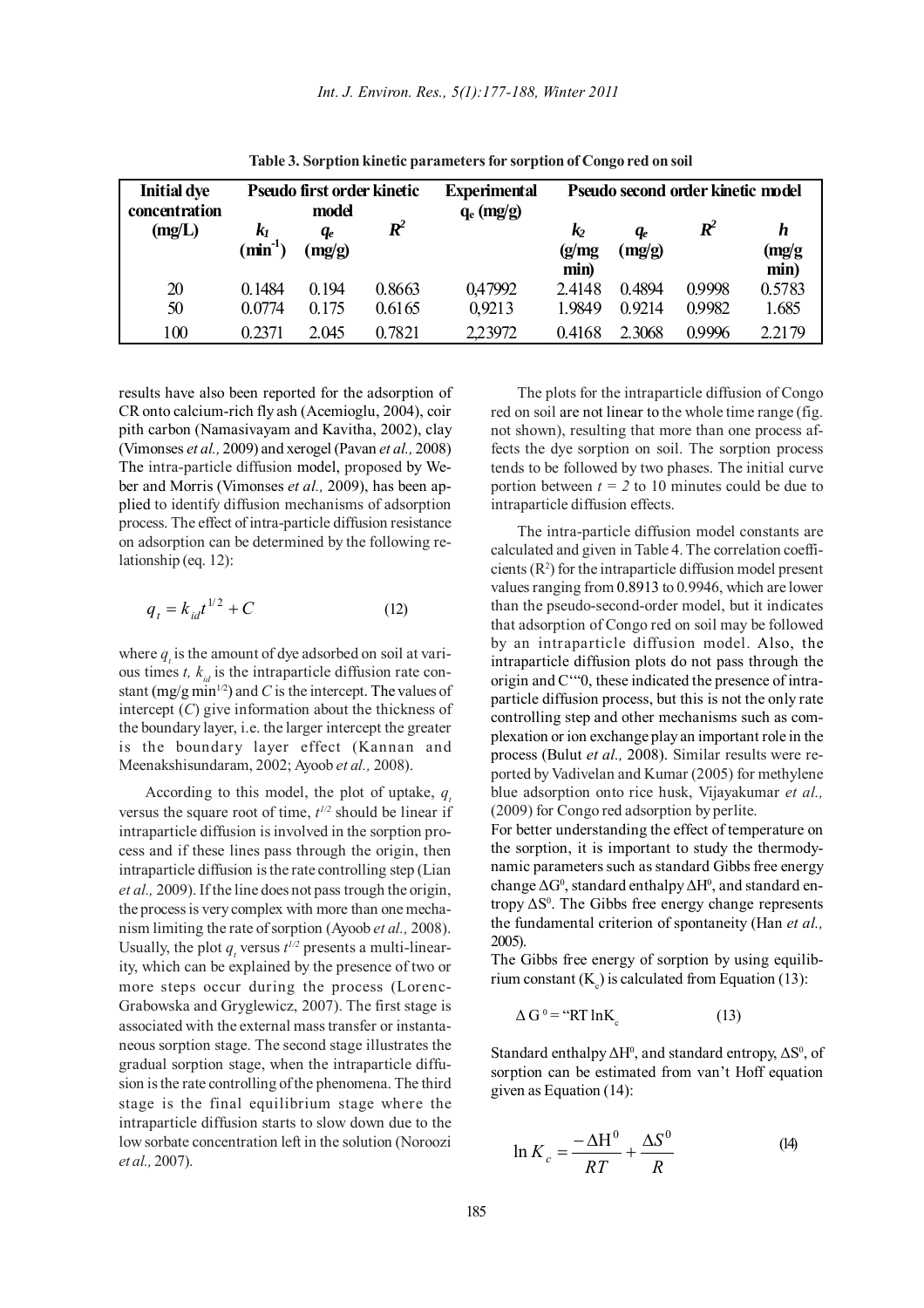| Initial dye concentration $(mg/L)$ | Intraparticle diffusion model         |        |                   |  |  |
|------------------------------------|---------------------------------------|--------|-------------------|--|--|
|                                    | $k_{id}$<br>(mg/g min <sup>-1</sup> ) |        | $\bm{R}^{\angle}$ |  |  |
| 20                                 | 0.0481                                | 0.3005 | 0.9872            |  |  |
| 50                                 | 0.0915                                | 0.6132 | 0.8913            |  |  |
| 100                                | 0.3833                                | 0.9367 | በ 9946            |  |  |

**Table 4. Intraparticle diffusion parameters for Congo red**

| m<br>л | $\Delta G^{\prime\prime}$ (kJ/mol) | $\Delta S^{\nu}(J/mol K)$ | $\Delta H^0$ (KJ/mol) |
|--------|------------------------------------|---------------------------|-----------------------|
| 303    | $-29.0012$                         | $-19.9236$                | $-36.95271$           |
| 3 1 3  | $-26.9563$                         |                           |                       |
| 3 2 3  | $-29.9378$                         |                           |                       |

**Table 5. Thermodynamic parameters for the adsorption of Congo red on soil**

where  $R$  is the universal gas constant  $(8.314$  J/mol K),  $K_c$  is the adsorption equilibrium constant, T is absolute temperature (K). The value of  $\Delta H^0$  and  $\Delta S^0$  can be obtained from the slope and intercept of the plot of ln  $K_c$  against  $1/T$  (in Kelvin). The values of the thermodynamic parameters obtained by above mentioned equations are summarized in Table 5.

The negative values of free energy changes ( $\Delta G^0$ ) for all studied temperatures revealed that a spontaneous process occurred. The enthalpy change was found -36.95 kJ/mol, this negative enthalpy value indicates that the sorption process was exothermic physisorption. Generally, the change in adsorption enthalpy for physisorption is in the range of -20 to - 40 kJ/mol. In many studies, the adsorption of dye is described as an exothermic phenomenon (Oladoja *et al.,* 2009; Tan *et al.,* 2008). The negative value of  $\Delta S^0$ confirms the decreased randomness at the solid-liquid interface during sorption of CR onto soil particles. Similar results were reported by Vimonses et al. (2009) for the sorption of Congo red on Australian kaolin clay and Han et al. (2005) for adsorption of lead on chaff.

### **CONCLUSION**

The sorption process of Congo red from aqueous solution onto soil was studied under different experimental conditions, in batch modes. The percent of sorbed dye increased with the contact time, initial dye concentration, sorbent dose and temperature. The experimental results were analyzed using two-parameter adsorption isotherm models - the Langmuir, Freundlich and Temkin isotherms. The analytical data showed that the Freundlich isotherm offers the best fit of the data, and also the Langmuir isotherm described the data more appropriate than Temkin isotherm. The pseudo second order kinetic model agrees very well with the dynamic behaviour for the adsorption of Congo red on soil. Isotherms have also been used to get the thermodynamic parameters such as free energy, enthalpy and entropy of sorption. The negative value of free energy confirm the spontaneous nature of the CR sorption on studied soil and the negative value of enthalpy leads to exothermic nature of sorption process whereas the negative ∆S<sup>0</sup> value showed the decreased randomness at the solid-liquid interface during sorption of CR onto soil particles.

Desorption studies will follow to these experiments, which should further help to elucidate the mechanism of sorption and also in the recovery of dye, using an economical and environmentally friendly treatment process.

### **ACKNOWLEDGEMENT**

This research was financially supported by the Ministry of Education and Research of Romania, Programme IDEI, Project ID\_595, Contract 132/2007.

### **REFERENCES**

Acemioglu, B. (2004). Adsorption of Congo red from aqueous solution onto calcium-rich fly ash. J. Coll. Int. Sci., **274 (2)**, 371-579.

Akoto, O., Ephraim, J. H. and Darko, G. (2008). Heavy Metals Pollution in Surface Soils in the Vicinity of Abundant Railway Servicing Workshop in Kumasi, Ghana. Int. J. Environ. Res., **2(4),** 359-364.

Anagu, I. Ingwersen, J. Utermann, J. and Streck, T. (2009). Estimation of heavy metal sorption in German soils using artificial neural networks. Geoderma*,* **152 (1-2)**, 104-112.

Annadurai, G., Ling, L. Y. and Lee, J. F. (2008). Adsorption of reactive dye from an aqueous solution by chitosan: isotherm, kinetic and thermodynamic analysis. J. Haz. Mat., **152 (1)**, 337–346.

Ayoob, S., Gupta, A. K., Bhakat, P. B. and Bhat, V. T. (2008). Investigations on the kinetics and mechanisms of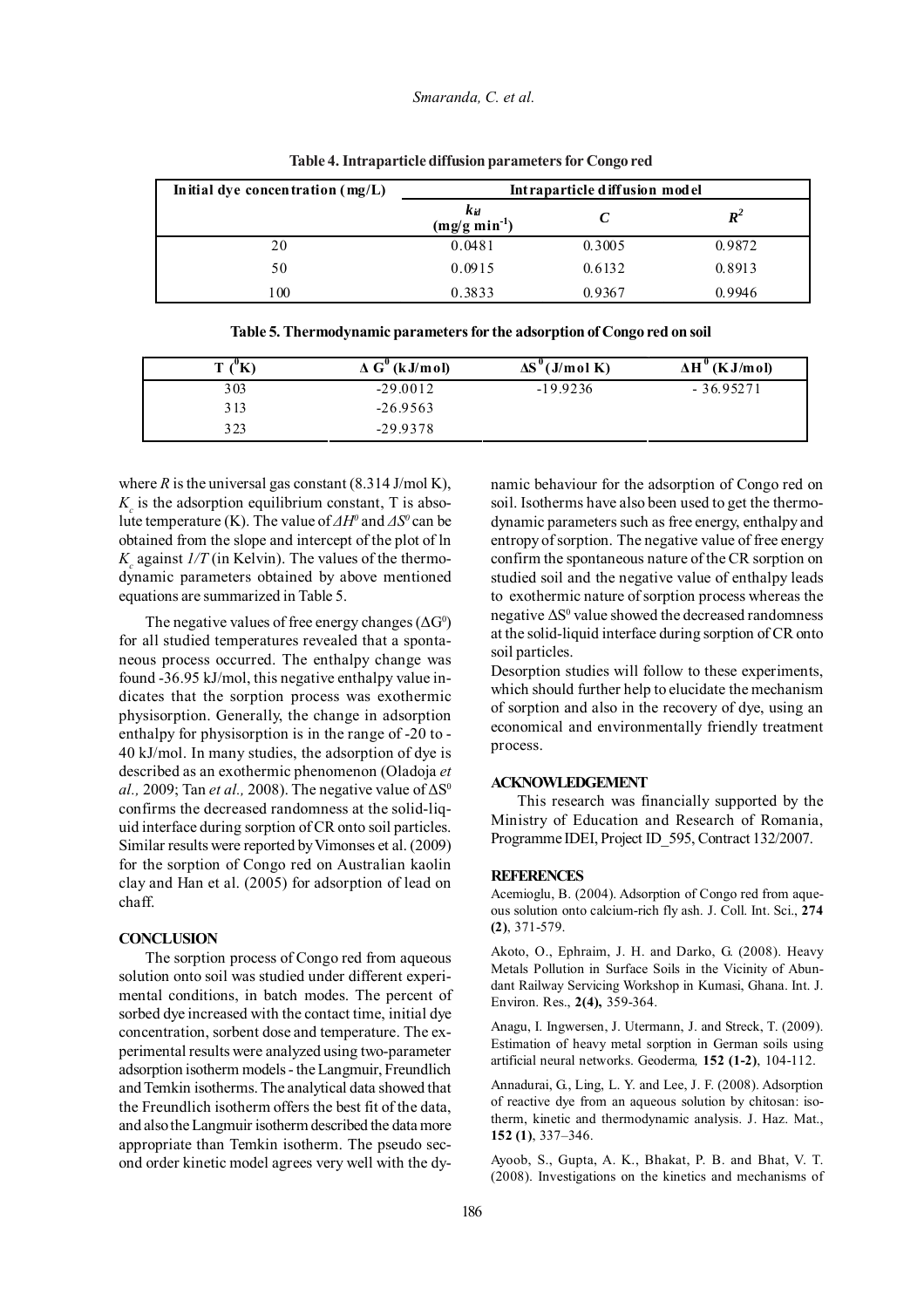sorptive removal of fluoride from water using alumina cement granules. Chem. Eng. J., **140 (1-3)**, 6-14.

Binupriya, A. R., Sathishkumar, M., Swaminathan, K., Ku, C. S. and Yun, S. E. (2008). Comparative studies on removal of Congo red by native and modified mycelial pellets of Trametes versicolor in various reactor modes. Biores. Tech., **99 (5)**, 1080-1088.

Bradl, H. B. (2004). Adsorption of heavy metal ions on soils and soils constituents. J. Colloid Interface Sci., **277 (1)**, 1-18.

Bulut, E., Ozacar, M. and Şengil, I. A. (2008). Equilibrium and kinetic data and process design for adsorption of Congo Red onto bentonite. J. Haz. Mat.*,* **154 (1-3)**, 613–622.

Chen, H. and Zhao, J. (2009). Adsorption study for removal of Congo red anionic dye using organo-attapulgite. Adsorption, **15 (4)**, 381-389.

Covelo, E. F., Vega, F. A. and Andrade, M. L. (2007). Competitive sorption and desorption of heavy metals by individual soil components. J. Haz. Mat., **140 (1-2)**, 308-315.

Gharbani, P., Tabatabaii, S. M. and Mehrizad, A. (2008). Removal of Congo red from textile wastewater by ozonation. Int. J. Environ. Sci. Tech., **5 (4)**, 495-500.

Gupta, V. K., Ali, I. and Saini, V. K. (2007). Adsorption studies on the removal of Vertigo Blue 49 and Orange DNA 13 from aqueous solutions using carbon slurry developed from a waste material. J. Colloid Interface Sci., **315 (1)**, 87- 93.

Ho, Y. S. and McKay, G. (1998). A comparison of chemisorption kinetic models applied to pollutant removal on various sorbents. Trans IChemE, **76 (4)**, 332-340.

Ho, Y. S. and McKay, G. (1999). Pseudo-second order model for sorption processes. Proc. Biochem.*,* **34 (5)**, 451-465.

Han, R., Zhang, J., Zou, W., Shi, J. and Liu, H. (2005). Equilibrium biosorption isotherm for lead ion on chaff. J. Haz. Mat., **B 125 (1-3)**, 266-271.

Han, R., Ding, D., Xu, Y., Zou, W., Wang, Y., Li, Y. and Zou, L. (2008). Use of rice husk for the adsorption of Congo red from aqueous solution in column mode. Biores. Tech., **99 (8)**, 2938-2946.

Kannan, N. and Meenakshisundaram, M. (2002). Adsorption of Congo Red on Various Activated Carbons, A Comparative Study. Water, Air, Soil Pollut., **138 (1-4)**, 289- 305.

Krishnasamy, R., Begum, S. F. M. and Suburam, V. (2002). Sorption and desorption of dyes (Congo red and Neolan grey) in soils of Tamil Nadu. J. Indian Soc. Soil Sci., **50 (1)**, 28-35.

Lian, L., Guo, L. and Guo, C. (2009). Adsorption of Congo red from aqueous solutions onto Ca-bentonite. J. Haz. Mat., **161 (1)**, 126-131.

Lorenc-Grabowska, E. and Gryglewicz, G. (2007). Adsorption characteristics of Congo Red on coal-based mesoporous activated carbon. Dyes Pigm., **74 (1)**, 34-40.

Maximova, A. and Koumanova, B. (2008). Equilibrium and kinetics study of adsorption of basic dyes onto perfil from aqueous solutions*.* J. Univ. Chem.Tech. Metall., **43 (1)**, 101- 108.

Miyamoto, S. and Tram, J. (1979). Sorption of a dispersed dye by sand and soil. J. Environ. Qual., **8**, 412-416.

Mon, J., Flury, M. and Harsh, J. B. (2006). Sorption of four triarylmethane dyes in a sandy soil determined by batch and column experiments. Geoderma, **133 (3-4)**, 217-224.

Namasivayam, C. and Arasi, D. J. S. E. (1997). Removal of Congo red from wastewater by adsorption onto waste red mud. Chem., **34 (2)**, 401-417.

Namasivayam, C. and Kavitha, D. (2002). Removal of Congo red from water by adsorption onto activated carbon prepared from coir pith, an agricultural solid waste. Dyes Pigm., **54 (1)**, 47-58.

Namasivayam, C. and Yamuna, R. T. (2007), Removal of Congo red from aqueous solutions by biogas waste slurry. J. Chem. Technol. & Biotechnol., **53 (2)**, 153-157.

Noroozi, B., Sorial, G. A., Bahrami, H. and Arami, M. (2007). Equilibrium and kinetic adsorption study of a cationic dye by a natural adsorbent—Silkworm pupa. J. Haz. Mat., **B 139 (1-2)**, 167-174.

Oladoja, N. A. and Akinlabi, A. K. (2009). Congo red biosorption on palm kernel seed coat. Ind. Eng. Chem. Res., **48 (13)**, 6188-6196.

Oladoja, N. A., Oladade, I. A., Idiaghe, J. A. and Egbon, E. E. (2009). Equilibrium isotherm analysis of the sorption of congo red by palm kernel coat. Cent. Eur. J. Chem., **4 (4)**, 760-768.

Onwurah, I. N. E., Ogugua, V. N., Onyike, N. B., Ochonogor, A. E. and Otitoju, O. F. (2007). Crude Oil Spills in the Environment, Effects and Some Innovative Clean-up Biotechnologies. Int. J. Environ. Res., **1(4),** 307-320.

Pavan, F. A., Dias, S. L. P., Lima, E. C. and Benvenutti, E. V. (2008). Removal of Congo red from aqueous solution by anilinepropylsilica xerogel. Dyes Pigm., **76 (1)**, 64-69.

Pinheiro, H. M., Touraud, E. and Thomas, O. (2004). Aromatic amines from azo dye reduction: status review with emphasis on direct UV spectrophotometric detection in textile industry wastewaters. Dyes Pigm., **61 (2)**, 121- 139.

Purkait, M. K., Maiti, A., DasGupta, S. and Deb, S. (2007). Removal of Congo red using activated carbon and its regeneration. J. Haz. Mat., **145 (1-2)**, 287-295.

Qu, B., Zhou, J., Xiang, X., Zhen, C., Zhao, H. and Zhou, X. (2008). Adsorption behavior of Azo Dye C.I. Acid Red 14 in aqueous solution on surface soils. J. Environ. Sci., **20 (6)**, 704-709.

Shahidi Bonjar, G. H. (2007). Potential Hazards of Gasoline Additives in Altering Soil Environment in Favor of Harmful Microorganisms. Int. J. Environ. Res., **1(1),** 1-4.